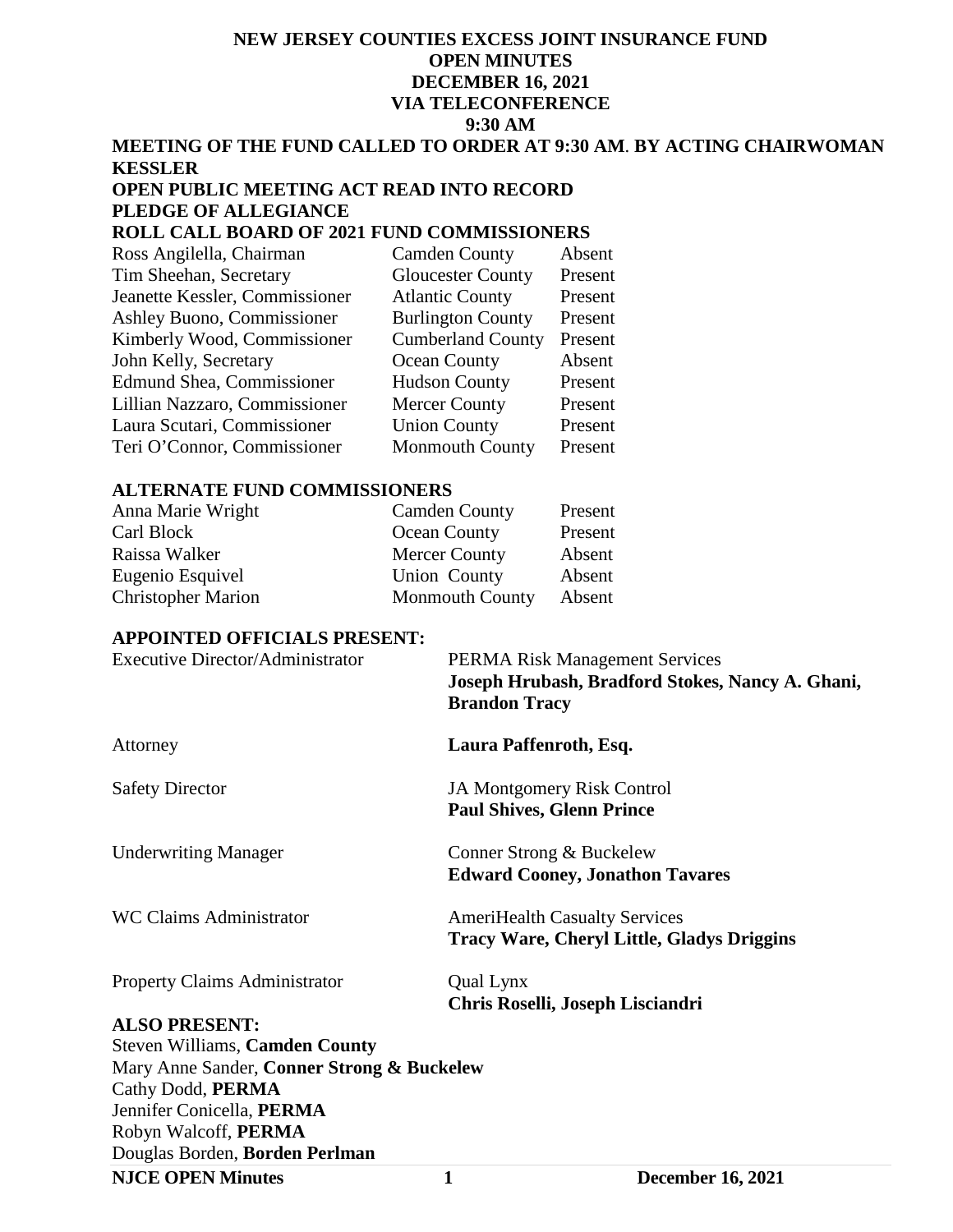David Bushong, **AmeriHealth** Ceil Murphy, **Camden County College** Aricka Simms, **Borden Perlman** Christina Violetti, **Hardenbergh Insurance Group** Gail White, **Scirocco Group** Cheryl Little, **AmeriHealth** Gladys Driggins, **AmeriHealth** Robin Racioppi, **IMAC**  Jenna Baumgartner, **Old Republic**

**MINUTES:** Open Minutes as of November 18, 2021 were included in agenda for review; there were no closed minutes.

**MOTION TO APPROVE OPEN MINUTES FROM NOVEMBER 18, 2021 AS PRESENTED:**

| Moved:          | <b>Commissioner Sheehan</b>                           |
|-----------------|-------------------------------------------------------|
| Second:         | <b>Commissioner Buono</b>                             |
| Roll Call Vote: | 9 Ayes – 0 Nays (1 Abstention – Commissioner Nazzaro) |

**CORRESPONDENCE:** Executive Director said correspondence, which was included in the agenda, announced Cheryl Little, of AmeriHealth, is retiring as of 12/31/21. Mr. David Bushong, who has 36 years of experience in the industry, will be replacing Ms. Little. Fund Attorney thanked and commended Ms. Little for her dedication throughout the years.

# **EXECUTIVE DIRECTOR'S REPORT:**

**FINANCIAL FAST TRACK:** Executive Director said the October financial fast track was included in the Finance Committee report of the agenda and reflected a statutory surplus of \$13.3 million. Executive Director reviewed the Surplus (Deficits) By Fund Year section of the fast track noting tough years in 2021 due to Hurricane Ida Claims and 2016 due to significant claims loss, the remainder of the years reflected a tough investment period.

**2022 BUDGET & EXCESS RENEWAL:** Executive Director reported the Finance Committee met on December 13<sup>th</sup> to review the status of the 2021 renewal and any changes to the 2022 budget from their last meeting. Underwriting Manager is finalizing the marketing and negotiation of the NJCE excess insurance renewal and provided an update to the Finance Committee, as well as, the full Board of Fund Commissioners. Acting Chairwoman Kessler inquired about the Budget development with the marketing still in flux and asked if significant changes are expected once the renewal is complete. Executive Director said the Budget should reflect the projections and noted if the final program comes in lower than the budget introduced we will have a surplus and if it comes in higher than anticipated than action can be taken later to address the delta.

Executive Director reported last month, the Fund introduced a proposed 2022 budget based on certain assumptions of renewal negotiations representing a total increase of \$3,447,381 or a 12.3% increase. The Finance Committee is recommending the adoption of the enclosed amended budget representing a total increase of \$3,342,387 or an 11.9% increase over the 2021 Assessed Budget. Also included in the agenda were the 2022 assessments.

# **MOTION TO OPEN THE PUBLIC HEARING ON THE 2022 BUDGET**

| Moved:  | Commissioner O'Connor                          |  |
|---------|------------------------------------------------|--|
| Second: | <b>Commissioner Shea</b>                       |  |
| Vote:   | Unanimous                                      |  |
|         | <b>DISCUSSION OF BUDGET &amp; ASSESSMENTS.</b> |  |
| Moved:  | <b>Commissioner Nazzaro</b>                    |  |
| Second: | Commissioner O'Connor                          |  |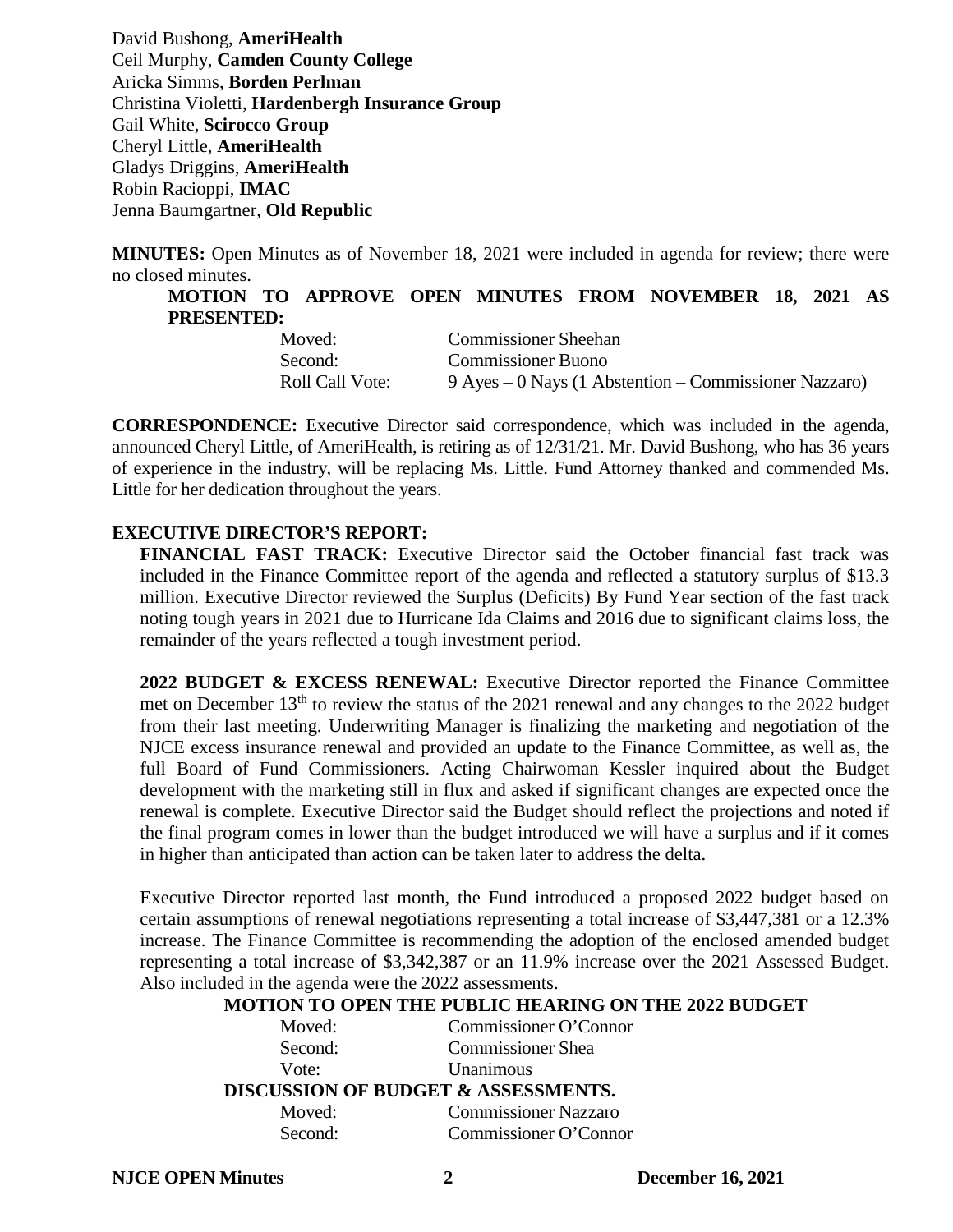| Roll Call Vote: $10 \text{ Ayes} - 0 \text{ Nays}$ |                                                                   |
|----------------------------------------------------|-------------------------------------------------------------------|
| MOTION TO CLOSE THE PUBLIC HEARING                 |                                                                   |
| Moved:                                             | Commissioner O'Connor                                             |
| Second:                                            | <b>Commissioner Shea</b>                                          |
| Vote:                                              | Unanimous                                                         |
|                                                    | <b>MOTION TO ADOPT BUDGET &amp; CERTIFY THE 2022 ASSESSMENTS.</b> |
| Moved:                                             | <b>Commissioner Nazzaro</b>                                       |
| Second:                                            | <b>Acting Chairwoman Kessler</b>                                  |
| <b>Roll Call Vote:</b>                             | $10$ Ayes $-0$ Nays                                               |

In addition, Executive Director said it would be appropriate to empower the Finance Committee to authorize the Underwriting Manager to bind and enter into the required agreements for the 2022 excess insurance and ancillary coverages; a resolution formalizing the action will be included in the 2022 Reorganization agenda. Executive Director reported the Finance Committee will meet one more time with the Executive Director and Underwriting Manager to review the final marketing results, decide on final program structure, and program insurers.

> **MOTION TO EMPOWER THE FINANCE COMMITTEE TO AUTHORIZE THE UNDERWRITING MANAGER TO BIND AND ENTER INTO THE REQUIRED AGREEMENTS FOR THE 2022 EXCESS AND ANCILLARY COVERAGES.**

| Moved:                 | <b>Commissioner Shea</b>  |
|------------------------|---------------------------|
| Second:                | <b>Commissioner Block</b> |
| <b>Roll Call Vote:</b> | $10$ Ayes $-0$ Nays       |

*Commissioner Kim Wood of Cumberland County joined the call at 10:15 a.m.* 

**DIVIDEND:** Executive Director said, last month, the Board of Commissioners, based on the recommendation of the Finance Committee authorized the release of a \$750,000 dividend. A filing was made on  $11/30/2021$  and we are awaiting a response from the regulatory agencies; if no response is received after 30 days of the filing date then the dividends will be distributed as requested. The member Insurance Commissions will receive their dividend as a check; County members may opt for a check or apply the dividend as a credit to offset the 2022 assessment. The member Insurance Commissions will have the option to issue checks to their membership or use as an offset to their 2022 member assessment. The dividend amount/allocation provided last month was based on a \$500,000 dividend in error. Resolution 45-21, which was included in the agenda, corrects the refund amounts/allocation that were listed in Resolution 41-21.

**MOTION TO ADOPT RESOLUTION 45-21 CORRECTING THE REFUND AMOUNTS LISTED IN RESOLUTION 41-21.**

| Moved:          | Chairwoman Kessler          |
|-----------------|-----------------------------|
| Second:         | <b>Commissioner Sheehan</b> |
| Roll Call Vote: | 11 Ayes $-0$ Nays           |

**WORKERS' COMPENSATION/PENSION OFFSETS FOR ACCIDENTAL DISABILITY CLAIMS:** Executive Director said, in February, the NJ Department of Labor adopted a temporary rule reversing a 2006 rule that made the pension plan the primary payer of compensation for accidental disability retirements for "on-the-job" injuries. Included in the agenda was Resolution 46-21 to urge that rule change not be retroactive and further, asking legislatures to adopt amendments to cap the law so that property & casualty insurance costs are outside the cap for the next three years.

> **MOTION TO ADOPT RESOLUTION 46-21 PROPOSING AMENDMENTS TO PROPOSED CHANGES TO REGULATIONS CONCERNING**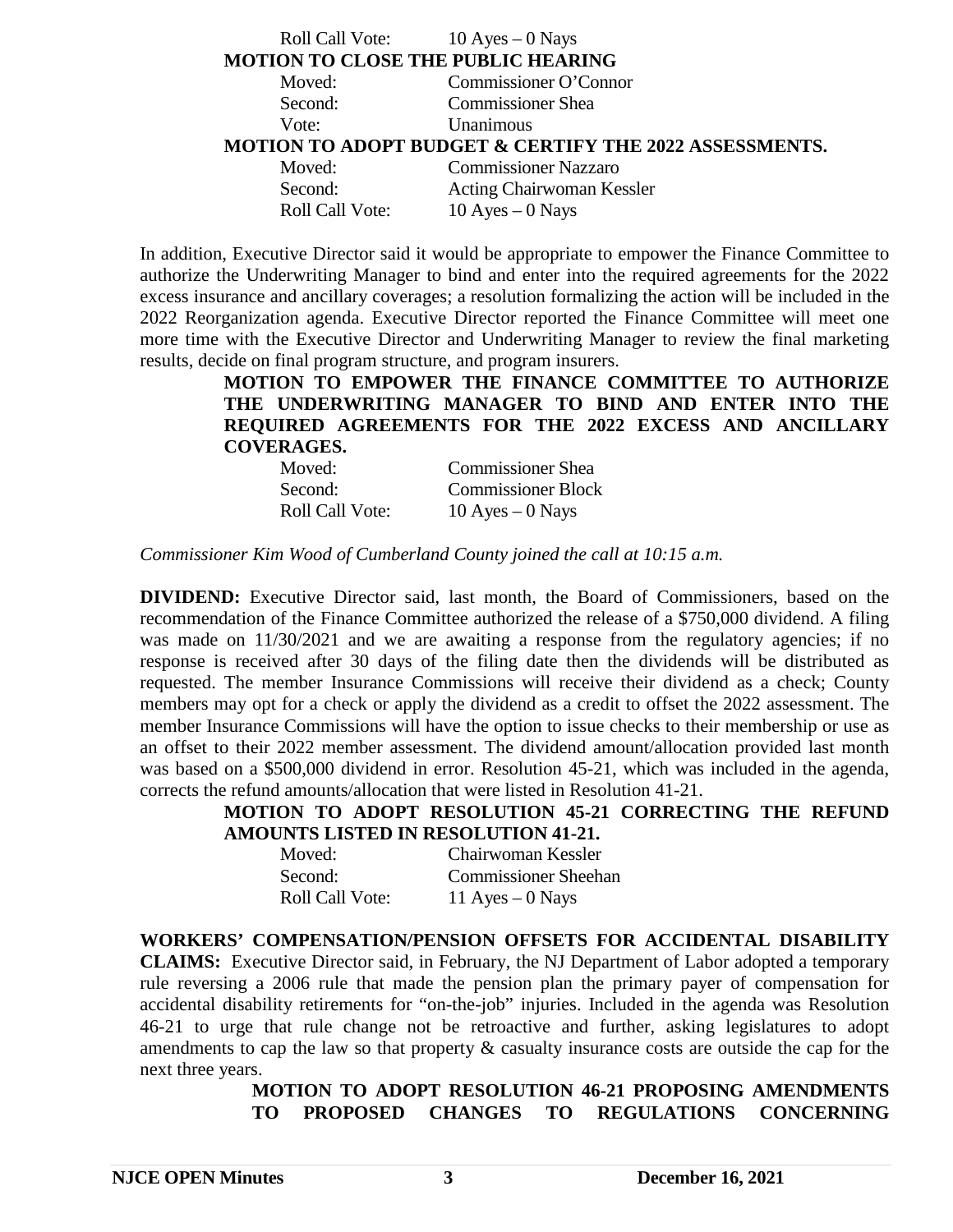# **WORKERS' COMPENSATION/PENSION OFFSETS FOR ACCIDENTAL DISABILITY CLAIMS**

| Moved:          | Commissioner Wood  |
|-----------------|--------------------|
| Second:         | Commissioner Buono |
| Roll Call Vote: | 11 Ayes $-0$ Nays  |

**NEW MEMBERSHIP:** Executive Director reported Ocean County Board of Health has accepted membership in the Ocean County Insurance Commission effective 12/31/21. This new addition will bring the Fund's total membership to 32 member entities.

**NJCE CLAIMS REVIEW COMMITTEE – COMMISSIONER SHEEHAN:** The Claims Review Committee did not meet at 9:00 a.m. prior to the Fund's meeting to review claims in detail so there were no recommendations to the full Board on action to take. There was not a need to enter into Closed Session to discuss the committee's recommendations and to address any questions on a particular claim(s). Included in the agenda was a resolution authorizing closed session, but it was not acted on.

#### **Informational Items**

# *Ms. Ghani reported on the following items:*

# **DUE DILIGENCE (***Page 12)*:

Regulatory Compliance Checklist – as of 12/13/2021. Included in the agenda was a checklist that tracks contracts, compliance and other Fund business.

# **PROFESSIONAL SERVICES/COMPETITIVE CONTRACTS:**

**UNDERWRITING MANAGER, EXECUTIVE DIRECTOR, SAFETY DIRECTOR & EXCESS PROPERTY ADMINISTRATOR:** Ms. Ghani said the following services are set to expire in February 2022 and was being provided for informational purposes only.

**2022 REORGANIZATION FEBRUARY MEETING:** Ms. Ghani said the Fund is scheduled to meet again on Thursday, February 24, 2022 at 9:30am via Zoom to conduct the 2022 Reorganization of the Fund.

#### **UNDERWRITING MANAGER REPORT**

**REPORT:** Underwriting Manager had nothing further to report.

#### **TREASURER REPORT:**

Included in the agenda was the confirmation of bills lists, approval of payments and the Treasurer's reports for October 2021.

#### **VOUCHER PAYMENTS (BILL LIST) –**

.Resolution 47-21 Approval of December- 2021 Payments

#### **CONFIRMATION OF OCTOBER 2021 CLAIMS PAYMENTS/CERTIFICATION OF CLAIMS TRANSFERS:**

| 2010 | 0.00       |
|------|------------|
| 2011 | 0.00       |
| 2012 | 0.00       |
| 2013 | 28,822.69  |
| 2014 | 4,184.02   |
| 2015 | 147,450.61 |
| 2016 | 189.01     |
| 2017 | 1,672.00   |
|      |            |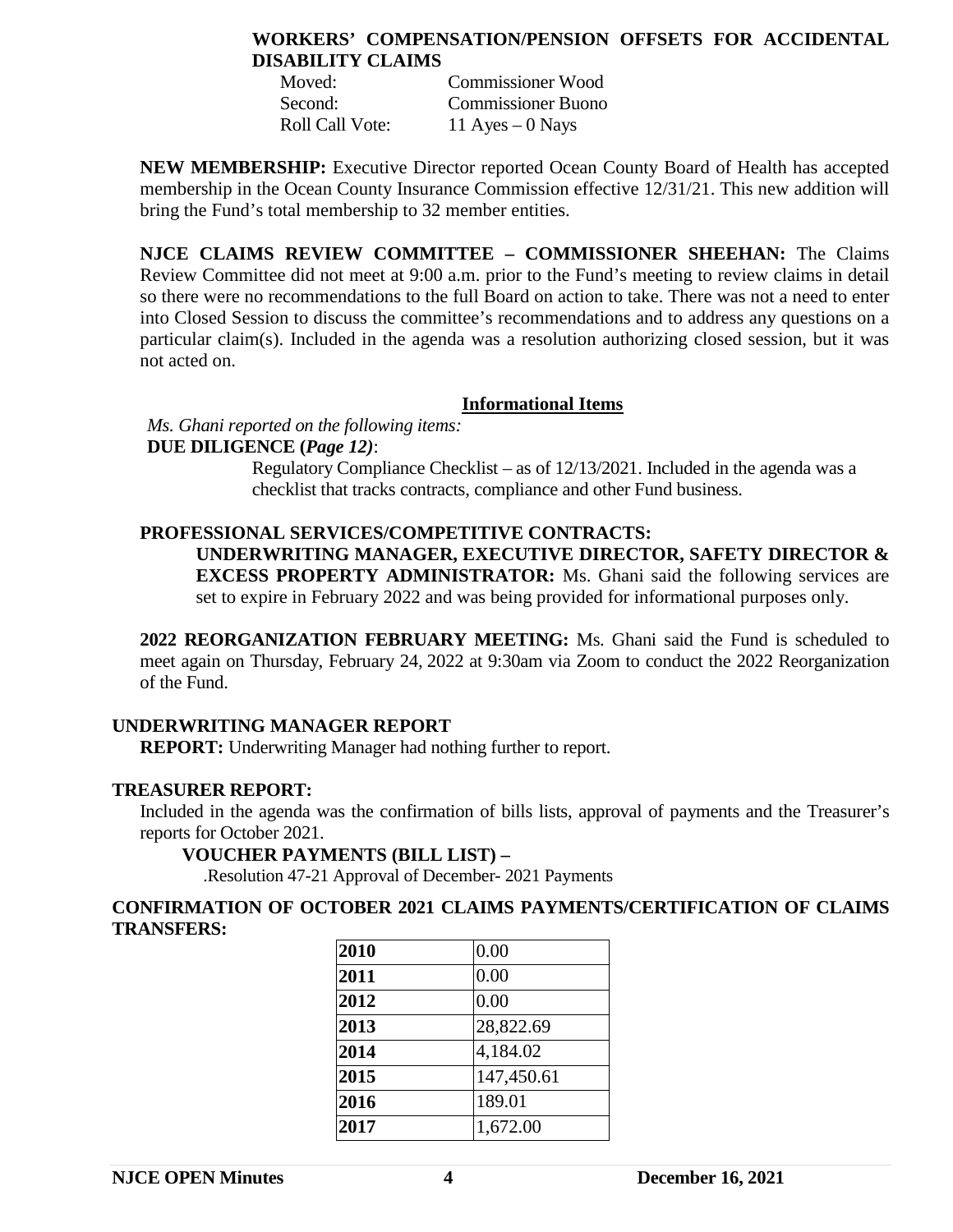| <b>TOTAL</b> | \$192,360.17 |
|--------------|--------------|
| 2021         | 2,379.60     |
| 2020         | 4,972.00     |
| 2019         | 0.00         |
| 2018         | 2,690.24     |

**MOTION TO APPROVE RESOLUTION 47-21 DECEMBER 2021 PAYMENTS AND THE TREASURER'S REPORTS AS PRESENTED:**

Moved: Commissioner Shea Second: Commissioner Wood Roll Call Vote:  $11$  Ayes – 0 Nays

### **SAFETY DIRECTOR**

**REPORT:** Safety Director submitted a report reflecting the risk control activities from November to December 2021, as well as, upcoming training events. Also included, was the 2021 Munich Re grant submissions review.

Safety Director reported the Grant Committee met on December  $13<sup>th</sup>$  and reviewed seven submissions and noted the entire grant money provided was distributed. Safety Director encouraged Members to consider submitting any questions or safety grants for next year.

# **MOTION TO APPROVE THE GRANT COMMITTEE'S RECOMMENDATION TO AWARD THE GRANT MONEY FOR THE APPROVED SUBMISSIONS:**

| Moved:                 | <b>Commissioner Wood</b>  |
|------------------------|---------------------------|
| Second:                | <b>Commissioner Block</b> |
| <b>Roll Call Vote:</b> | 11 Ayes $-0$ Nays         |

#### **FUND ATTORNEY:**

**REPORT:** Fund Attorney said she will be issuing RFPs for the beginning of the year and will need volunteers to review the proposals. Fund Attorney requested for any Commissioners, interested in volunteering, to submit their notice via email.

#### **CLAIMS ADMINISTRATOR - WORKERS COMPENSATION**

**REPORT:** AmeriHealth submitted a report-showing provider billed amounts of \$111,690.00, paid amount of \$10,078.00 and net savings of \$78,749.30 as of November 2021. There was a 91.6% network utilization rate as of November 2021.

#### **CLAIMS ADMINISTRATOR:**

**REPORT:** There was not a need for Closed Session; included in the agenda was Resolution 48-21 authorizing closed session.

Mr. Roselli, of Qual-Lynx, reported Hurricane Ida affected three counties and his team along with Perma claims are working with an independent adjusting firm and construction consultants to determine the damage. Currently the rough order of magnitude estimate is around \$8 million. Mr. Roselli explained this estimation is a top-down estimation and typically higher than expected amount needed to settle the claims.

#### **OLD BUSINESS:** NONE

**NEW BUSINESS:** NONE